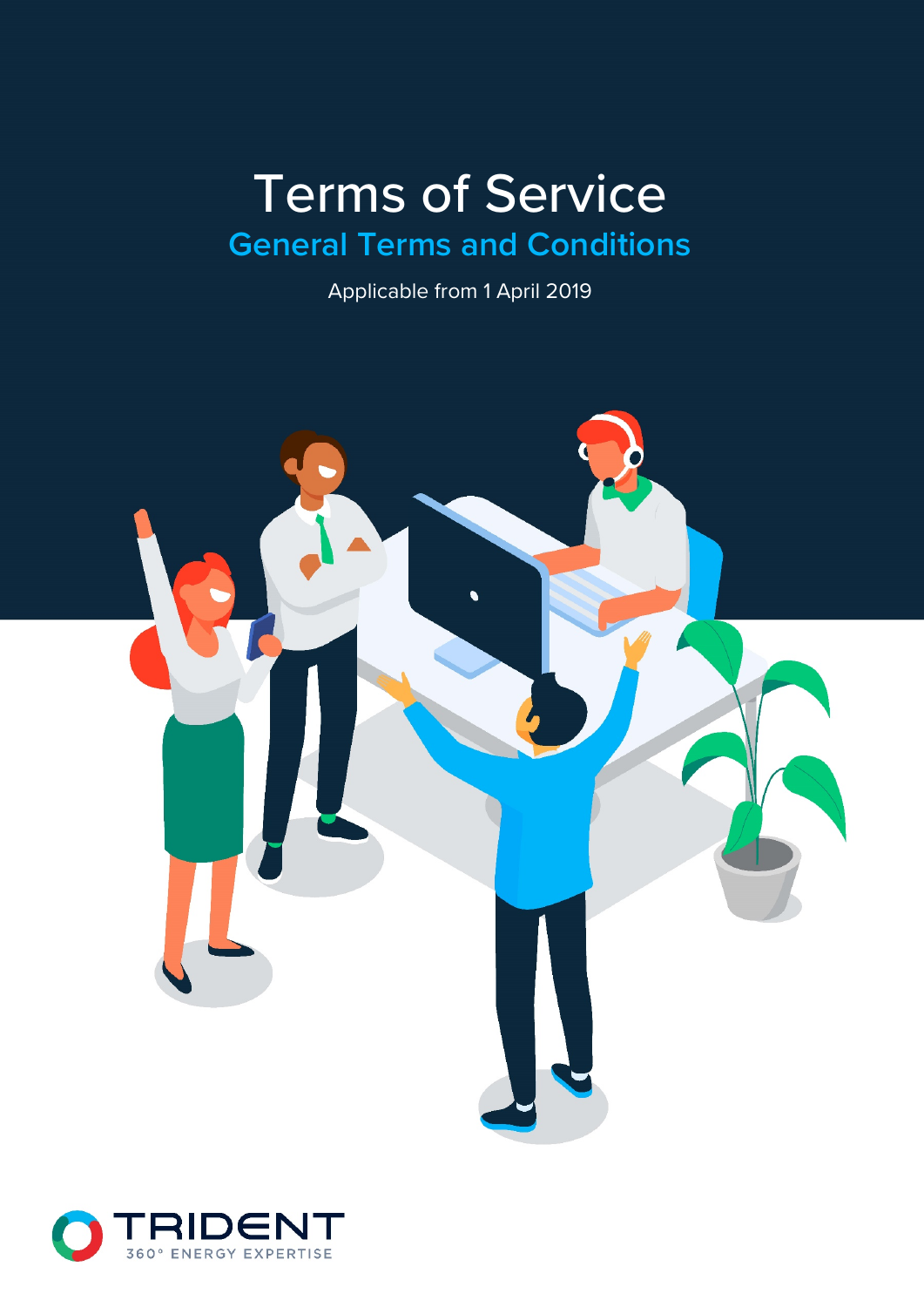

# **Definitions**

In this Agreement, unless the context otherwise requires, the following expression shall have the following meaning:

| Agreement                           | These General Terms and Conditions and an associated Proposal Document or Service<br>Offering including any Special Terms & Conditions, which together form the entire contract<br>entered into by the Company and the Client for the Service(s) detailed in the Service<br>Offering or Proposal Document.                                                                                              |
|-------------------------------------|---------------------------------------------------------------------------------------------------------------------------------------------------------------------------------------------------------------------------------------------------------------------------------------------------------------------------------------------------------------------------------------------------------|
| The Client                          | The business or organisation which is supplied with the Service(s) by the Company and<br>which has signed to confirm their acceptance of Agreement and which is referenced in the<br>Proposal Document or Service Offering. Unless otherwise stated, the Client as referenced<br>will mean the business named in the Proposal Document or Service Offering, together with<br>any subsidiary businesses. |
| The Company                         | Trident Utilities Ltd, Units 1 & 3 Amy Johnson House, Amy Johnson Way, Blackpool, FY4 2FG<br>[Company Registration Number 04138336].                                                                                                                                                                                                                                                                    |
| Contract<br>Duration                | The entire period provided for in Clause 2.1 of these Terms and Conditions and which will be<br>detailed in the Proposal Document or Service Offering. The Contract Duration will extend for<br>the Initial Term, any subsequent extension and for the full extent of any period where<br>Trident share in Ongoing Savings.                                                                             |
| Existing<br><b>Ongoing Saving</b>   | An Ongoing Saving, which has already been implemented by the Company as part of a<br>separate Agreement with the Client and for which the period of any associated share in<br>savings is to be extended.                                                                                                                                                                                               |
| <b>Initial Duration</b><br>of Share | The initial length or duration for which the Company will continue to share in any Ongoing<br>Saving covered by the Service Offering or Proposal Document.                                                                                                                                                                                                                                              |
| <b>Initial Term</b>                 | The Initial term of the contract provided for in Clause 2.1 of these Terms and Conditions and<br>which will be detailed in the Proposal Document or Service Offering.                                                                                                                                                                                                                                   |
| Letter of<br>Authority "LOA"        | A suitably worded Letter provided by the Client in order to express their authority to a<br>potential third party or Supplier for the Company to act on behalf of the Client and to enable<br>the performance of the Service(s).                                                                                                                                                                        |
| <b>Material Breach</b>              | Any serious breach of the Agreement, which has a resulting negative impact on either Party.                                                                                                                                                                                                                                                                                                             |
| <b>Ongoing Saving</b>               | Any cost reduction whereby the Client gains an ongoing and quantifiable financial benefit as<br>a result of the Service(s) provided by the Company. In particular this would relate to the<br>elimination or variation of individual charges, levies or consumption, which the Company<br>may identify from time to time and from which the Client gains an ongoing or fixed term<br>financial benefit. |
| <b>The Parties</b>                  | The Company and the Client insofar as defined by these Terms and Conditions and any<br>associated Proposal Document or Service Offering.                                                                                                                                                                                                                                                                |
| Party                               | The Company or the Client insofar as defined by these Terms and Conditions and any<br>Associated Proposal Document or Service Offering.                                                                                                                                                                                                                                                                 |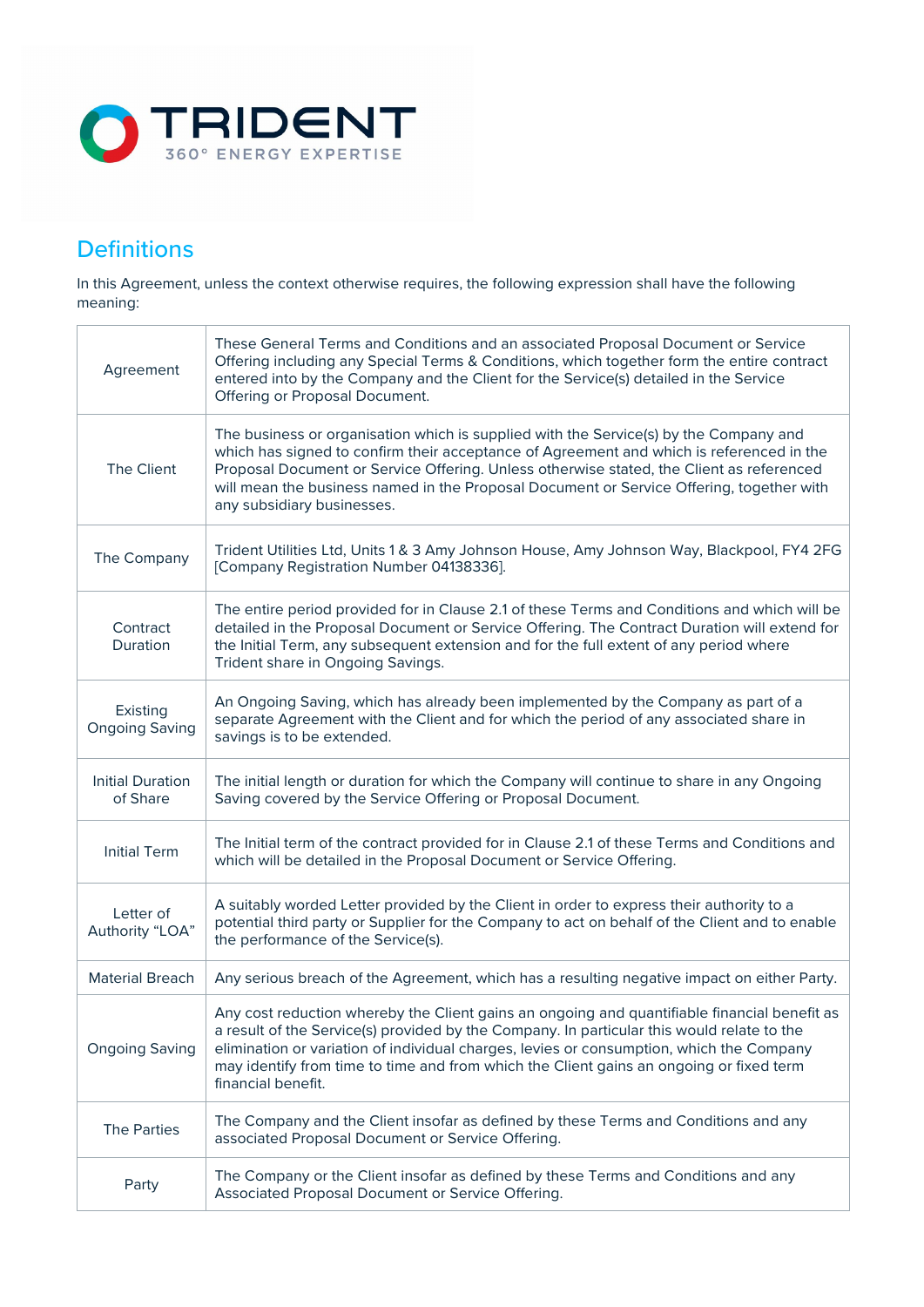

| Proposal<br>Document or<br>Service Offering | The document or documents, which are signed by the Client and confirm the Service(s) to<br>be provided by the Company to the Client, the fee(s), remuneration or charging mechanism<br>for provision of the Service(s), the Initial Term and Contract Duration of the Agreement and<br>any other information which may be relevant to clarify the basis of the Agreement between<br>the Client and the Company. |
|---------------------------------------------|-----------------------------------------------------------------------------------------------------------------------------------------------------------------------------------------------------------------------------------------------------------------------------------------------------------------------------------------------------------------------------------------------------------------|
| Refund                                      | Any cash or financial credit for historical charges, which is received by the Client as a result<br>of the Service(s) provided by the Company.                                                                                                                                                                                                                                                                  |
| Service(s)                                  | The service(s) referred to in the Proposal Document or Service Offering, and to be provided<br>by the Company pursuant to these Terms and Conditions and the Entire Agreement<br>between the Client and the Company.                                                                                                                                                                                            |
| Service<br><b>Deliverables</b>              | Any specific details for each Service supplied by the Company and how they will be carried<br>out.                                                                                                                                                                                                                                                                                                              |
| Site or Sites                               | The location at which Service(s) are provided to a single or multiple meter points. Unless<br>otherwise stated the Agreement between the Parties will cover all the Client sites / locations<br>and all associated meter points.                                                                                                                                                                                |
| Special Term &<br>Conditions                | The Special Terms & Conditions as detailed in the Service Offering and/or Proposal<br>Document, which together with the General Terms & Conditions and all content of the<br>Service Offering and/ or Proposal Document will form the entire contract between the<br>Parties.                                                                                                                                   |
| <b>Start Date</b>                           | The date specified in a Service Offering or Proposal Document as being the date when any<br>Agreement between the Client and the Company will commence.                                                                                                                                                                                                                                                         |
| Supplier (s)                                | The supplier(s) of any electricity, gas, water or any other service or utility (which is<br>referenced in the Proposal Document or Service Offering) to the Client.                                                                                                                                                                                                                                             |
| Trident                                     | Trident Utilities Ltd, Units 1 & 3 Amy Johnson House, Amy Johnson Way, Blackpool, FY4 2FG<br>[Company Registration Number 04138336].                                                                                                                                                                                                                                                                            |

# Services

### 1.1

In accordance with the Agreement and these Terms & Conditions for the supply of Services, the Client appoints the Company as its exclusive agent for the provision of the Services set out in the Proposal Document or Service Offering.

### 1.2

The Company will provide to the Client those Services detailed in the Proposal Document or Service Offering and identified as accepted by both the Company and the Client.

### 1.3

The Client agrees not to arrange for the purchase of the Service(s) covered by this Agreement during the Contract Duration from or through any other person, servant, agent or employee.

### 1.4

The Client accepts and acknowledges that Trident is acting as an agent on the Client's behalf when providing any part of the Service(s) (including without limitation) negotiating with previous or current or prospective Suppliers.

### 1.5

Any Utility Supply contract entered into as a result of the provision of the Service(s) by the Company to the Client is always directly between the Client and the Utility Supplier(s).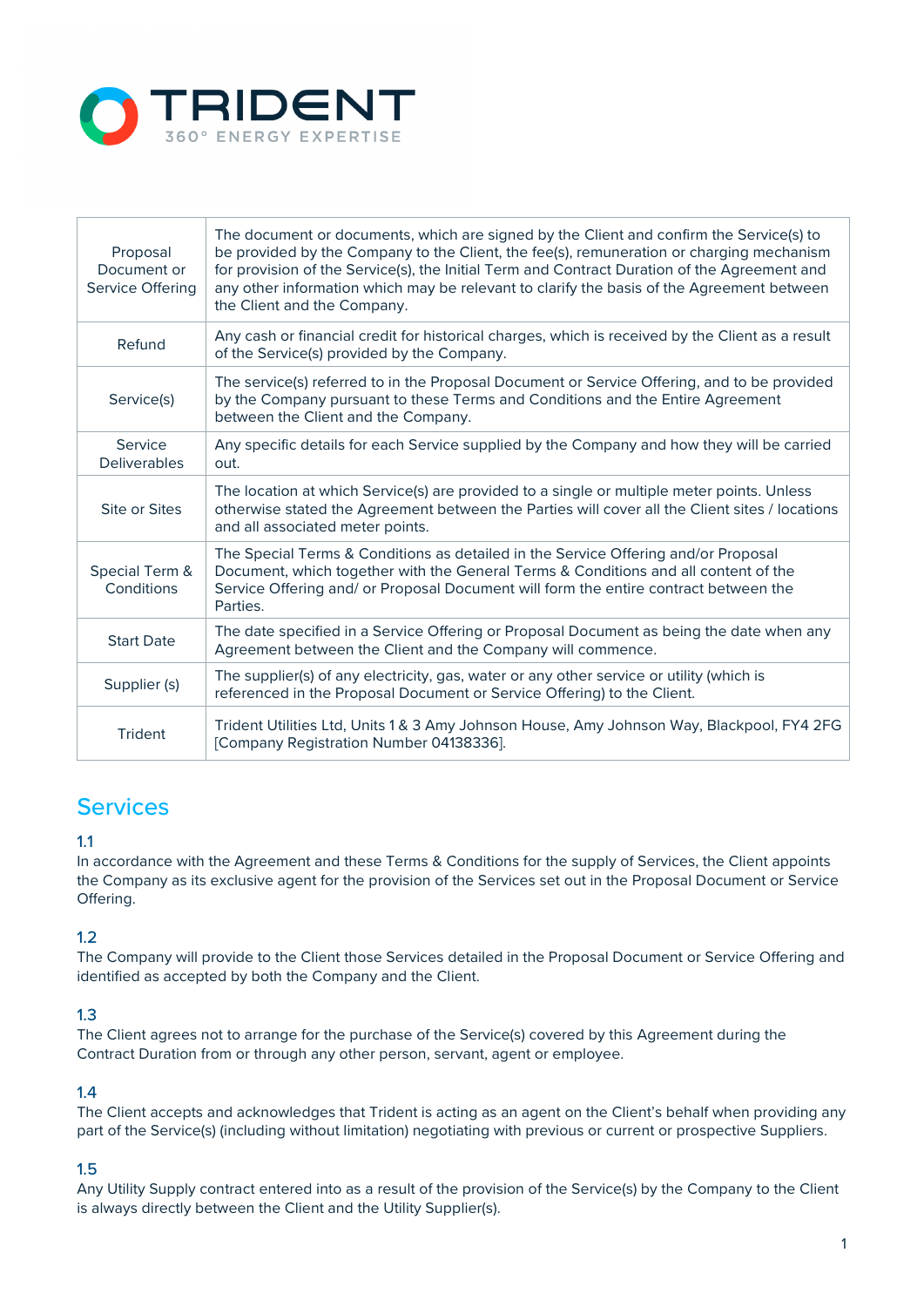

### 1.6

The Company shall not in itself assume any direct or indirect responsibility or obligation or liability whatsoever between the Supplier(s) or the Client by virtue of the Company performing this Agreement.

### 1.7

The obligation of the Company to provide the Service(s) is conditional upon the full cooperation of the Client in providing all necessary information and authority to carry out such work.

### 1.8

Where a conflict occurs between these Terms and Conditions and the content of the Proposal Document or Service Offering, then the Proposal Document or Service Offering will prevail to the extent of any such conflict.

# Contact Duration and Termination

### 2.1

Unless otherwise specified in the Service Offering or Proposal Document, this Agreement shall commence upon countersignature by the Company of the Agreement and will continue as detailed in the Proposal Document or Service Offering.

### $2.2$

This Agreement may be terminated forthwith by either Party if the other

### 2.2.1

Shall be in Material Breach of the terms of this Agreement which, in the case a breach capable of remedy, shall not be remedied by that Party within 30 days of giving ahead of a notice specifying the breach and requiring its remedy;

### 2.2.2

Shall convene a meeting of its creditors or if a proposal shall be made for a voluntary arrangement within Part 1 of the Insolvency Act 1986 or a proposal for any other composition scheme or arrangement with (or assignment for the benefit of) its creditors generally; or it shall be unable to pay its debts within the meaning of Section 123 of the Insolvency Act 1986 or if a trustee, administrator, receiver, administrative receiver or similar office is appointed in respect of all or any part or the business or assets of the other Party or ahead of it a petition is presented (otherwise than for the purpose of a solvent amalgamation or reconstruction); and/or

### 2.2.3

In the event an event Force majeure (as defined in Clause 20) which continues for a period of in excess of 28 days.

### 2.3

Save as outlined in Clause 2.2, termination for any other reason whatsoever will not affect the rights of the Company to recover all fees due as described in Clause 3 of these Terms and Conditions and as referenced in the Proposal Document or Service Offering and for the entire Contact Duration.

### 2.4

Save as outlined in Clause 2.2, termination for any other reason whatsoever will not affect any obligation on the Client or the Company that is required in order to ensure the Company is able to receive all fees and due remuneration.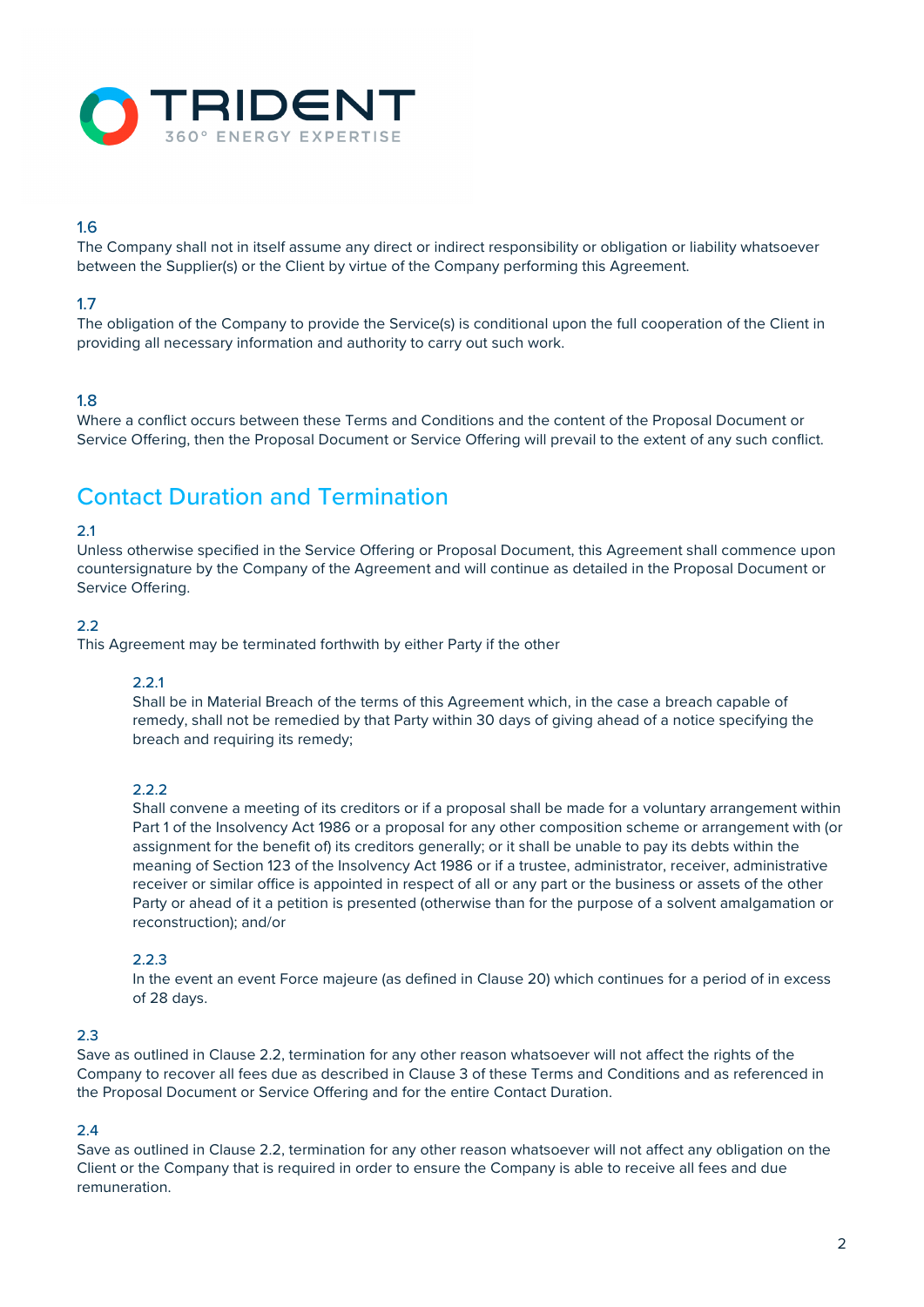

# Fees / Remuneration

### 3.1

All the Company's fees are subject to VAT which will be charged at the prevailing rate at the time the Service (s) were rendered.

### 3.2

All fees are specified in the Proposal Document or Service Offering.

### 3.3

The Client is liable for fees payable to the Company for any and all Service (s) carried out in relation to and in accordance with this Agreement.

### 3.3.1

It is, however, normal practice for the Company, where practical, to recover the fee(s) directly from the Supplier in the form of a price uplift, unless the Client elects to pay such fees directly prior to commencement of any Service (s).

### 3.4

Where the Client requests Service(s) or Service Deliverables to commence prior to any Supplier contract, or outside any Supplier involvement, the Client will pay the Company's fees directly to the Company within 30 days of receipt of the Company's invoice, unless otherwise specified in the Proposal Document or Service Offering.

### 3.5

Where fees are based on a percentage of Refunds or Ongoing Savings, upon confirmation that the Client is in receipt of any agreed Refund in the form of either a direct payment or alternatively a credit against other energy charges or by any other identifiable means, the Company will issue an invoice for subsequent payment by the Client.

### 3.6

All Ongoing Savings will be subject to a share in the Ongoing Saving(s) and payable to the Company as outlined in the Proposal Document or Service Offering. The share will continue for the Initial Duration of Share from the date when each individual saving commences and thereafter as defined in the Service Offering or Proposal Document. The share in the Ongoing Saving(s) will not be affected by the termination or expiry of this Agreement.

### 3.7

If any Ongoing Saving should stop, for whatever reason, the Company will first seek to remedy the situation. In such circumstances, the Client will cooperate fully to enable the Company to remedy the situation. If the Company is unable to remedy the situation and the Client has cooperated as required, then any share in the Ongoing Saving will cease at the point, where the Ongoing Saving was no longer enjoyed by the Client.

### 3.8

In the absence of the information required to calculate the Ongoing Saving(s), the Company reserves the right to issue estimated invoices based upon historic usage data and the Client agrees to pay such invoices.

### 3.9

For the purpose of any Agreement between the Client and the Company and for the purpose of further clarification, the share in any Refund (s) will not be restricted to the Initial Duration of Share, but instead relate to the full value of any Refund obtained and the duration of share in any Ongoing Saving (s) will be unaffected by any share in Refunds obtained.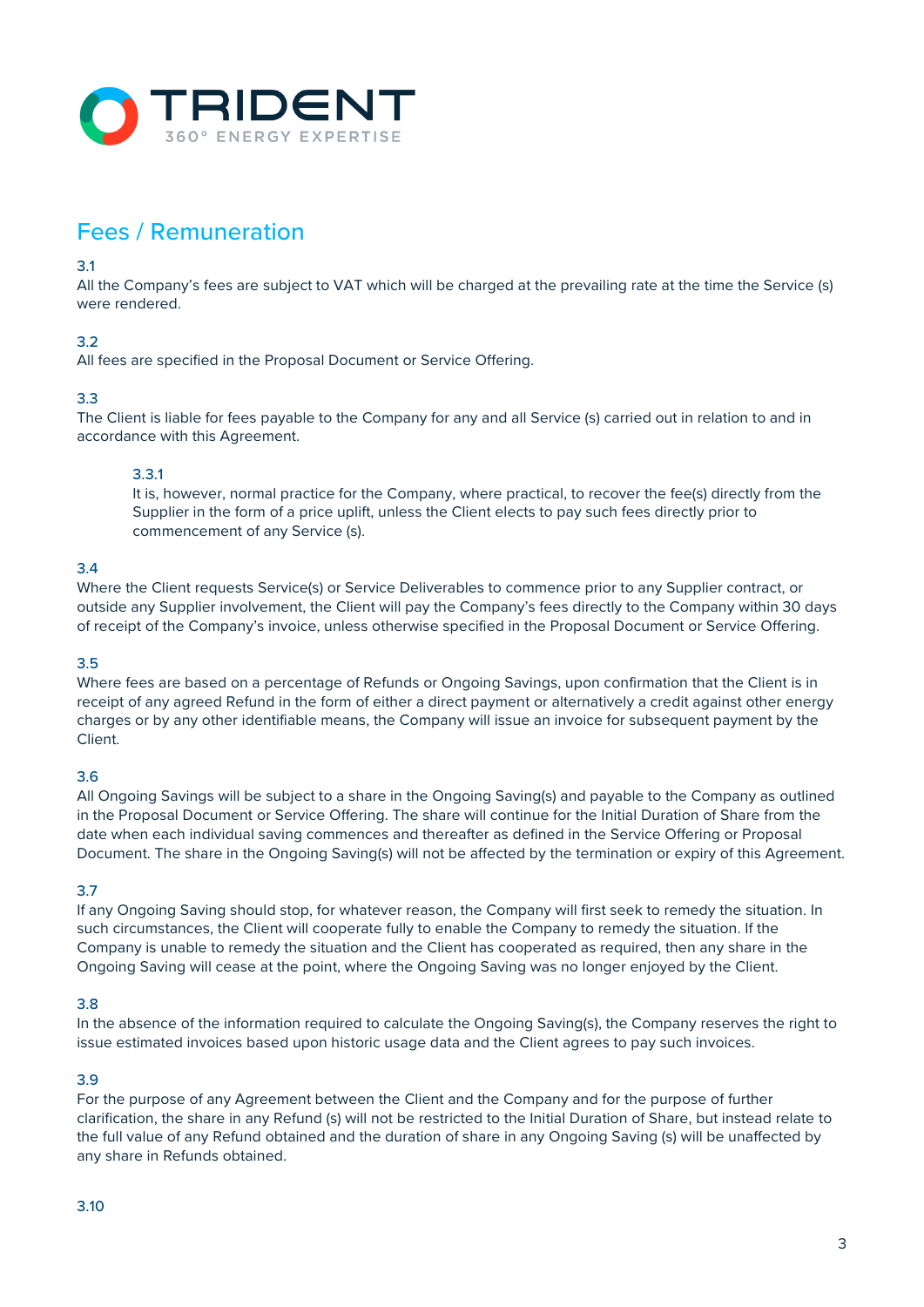

The Company reserves the right, specifically for Services where the Client is to pay for the Service directly, to apply the following charges in the event of the failure by the Client to make payment in accordance with the agreed payment terms.

- £10.00 For each phone call made to the Client in order to chase late payment of any outstanding invoice
- £25.00 For each Letter or Email sent to the Client in order to chase late payment of any outstanding invoice.
- Any other additional charges as may be specifically detailed within the Service Offering or Proposal Document.

### 3.10.1

All outstanding invoices of more than 90 Days will be automatically referred to a Debt Collection Agency for recovery, unless prior agreement regarding a payment plan has been reached between the Company and the Client. Failure to adhere to any agreed payment plan will also result in immediate reference to a Debt Collection Agency. In such circumstances, the Company reserves the right to claim the full cost of debt recovery including any interest, agency fees and/or court costs.

### 3.11

Should the Agreement roll for a period after the Initial Term then the Company reserves the right to increase the fee(s) up to the prevailing rate of RPI. This index may be applied to all further Agreement periods and is applicable on the relevant anniversary date.

#### 3.12

Should the Agreement be terminated for any reason whatsoever, the Company will still be entitled to recover, and the Client will still be liable for, all the fees for Services carried out and loss of business to the Company up to the date when the Agreement officially comes to an end in line with the required notice having been served and both the Initial Term and, in the event of a contract rollover, any required notice period having bene included within any supplier contract accepted by the Client via the Company, will still be recovered for the relevant energy Supplier (s) until such time as the relevant Supplier contract (s) have terminated/expired and will be unaffected by the termination of this Agreement for whatever reason.

#### 3.13

When required data cannot be provided by the Client, the Company will endeavour to obtain such data free of charge from any previous or existing Supplier (s). Should the Supplier(s) charge a fee for the provision of any required data, then the Company reserves the right to pass on this fee to the Client and the Client agrees to pay such charges.

### Prompt Provision of Accurate Data

### 4.1

The Client shall use all reasonable endeavours to provide all information required to enable the Company to perform the Service(s) as set out in the Service Offering or Proposal Document.

#### 4.2

The Client shall use all reasonable endeavours to ensure that all such information is provided in a timely manner and is accurate.

### 4.3

The Company shall not be responsible for any delay or failure to perform the Service(s) as a direct result of the Client's failure to provide or delay in providing information or the provision of inaccurate information at any time during the Agreement. The Company warrants, however, that all reasonable endeavours will be employed if accurate information is not provided.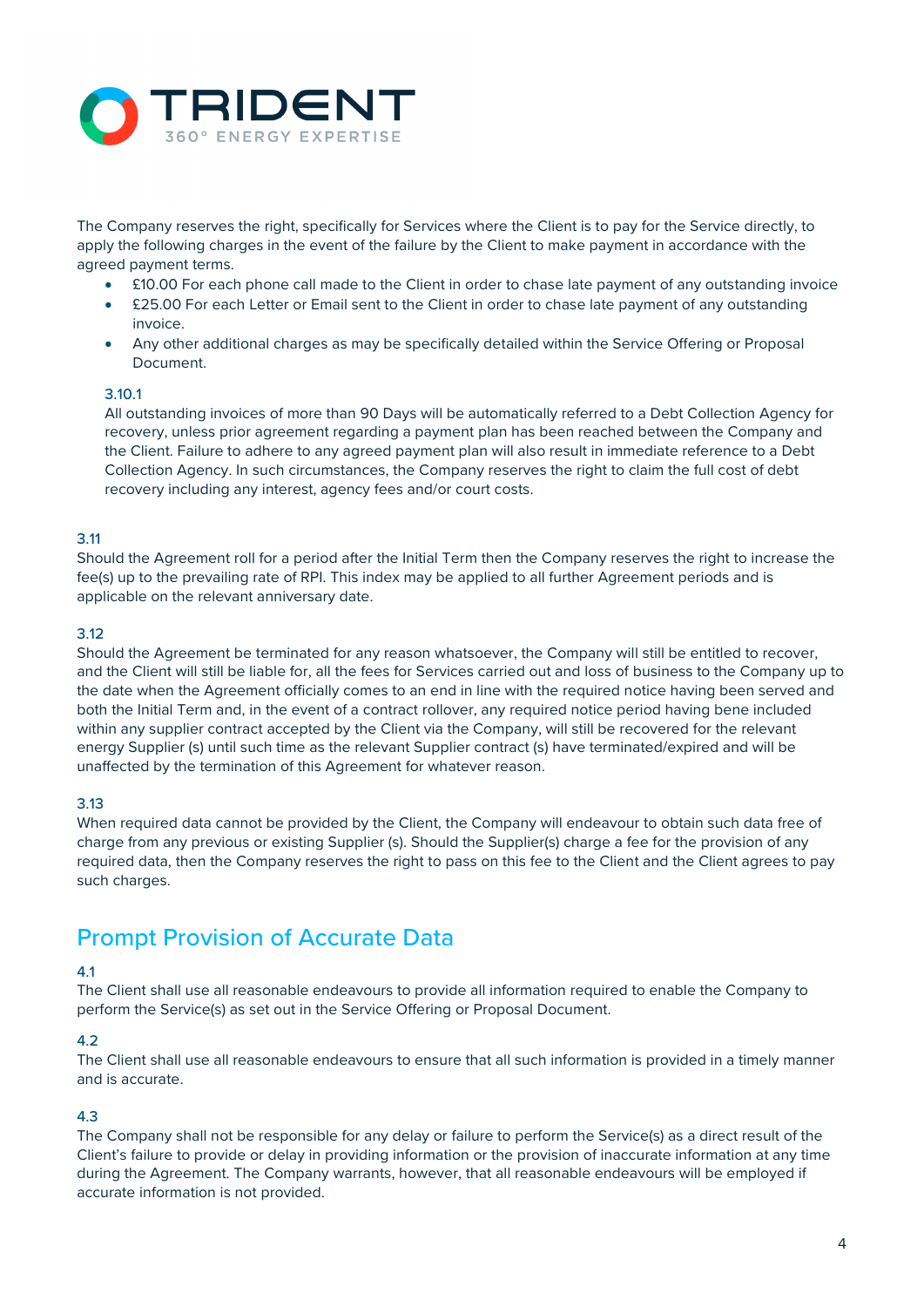

# Availability of Client Contacts

### 5.1

The Client agrees to make available appropriate contacts to enable the Company to undertake and perform the Service(s) detailed within this Agreement.

### 5.2

The Company will not be liable for any delay in performing or failure to perform the Service(s) as a result of the Client's failure to provide appropriate contacts.

# **Liability**

The following provisions set out the entire liability for both the Company and the Client.

### 6.1

The Company and the Client shall not be liable to the other in contract or tort for loss of profits, goodwill, anticipation of profits or turnover or any type of consequential loss arising from the provision of the Service(s), even if such loss was reasonably foreseeable or that Party had been advised of the possibility of incurring.

### 6.2

The Company and the Client have limited liability for any breach of its contractual obligations arising under this Agreement.

### 6.3

The Company shall not be liable for any misrepresentation, statement or tortious act or omission including negligence arising under in connection with this Agreement.

### 6.4

The liability of The Company to the Client for the death or injury resulting from its negligence shall not be limited.

### 6.5

Notwithstanding anything else in this Agreement, the entire liability of the Company or the Client shall be limited to damages of an amount equal to £1,000,000 in the case of damage to the tangible property resulting from the negligence of the Company or its employees.

### 6.6

In any other case 100% of the annual value of the fees for the provision of the Services to which the claim relates.

### 6.7

Unless otherwise stated, the Company shall maintain public liability insurance of no less than £5,000,000, employer's liability insurance of no less than £10,000,000 and professional indemnity of no less than £1,000,000.

# Health and Safety

### 7.1

In the event that the Company operatives are required to undertake work at the Client's sites, then the Company will take all reasonable steps to ensure that all its employees will comply with such rules, regulation and requirements as may be in force for the time being for the safe conduct and Health and Safety of the Company personnel on those premises. In such circumstances, the Client accepts responsibility for notifying the Company's employees of the Health and Safety requirements, whilst on site.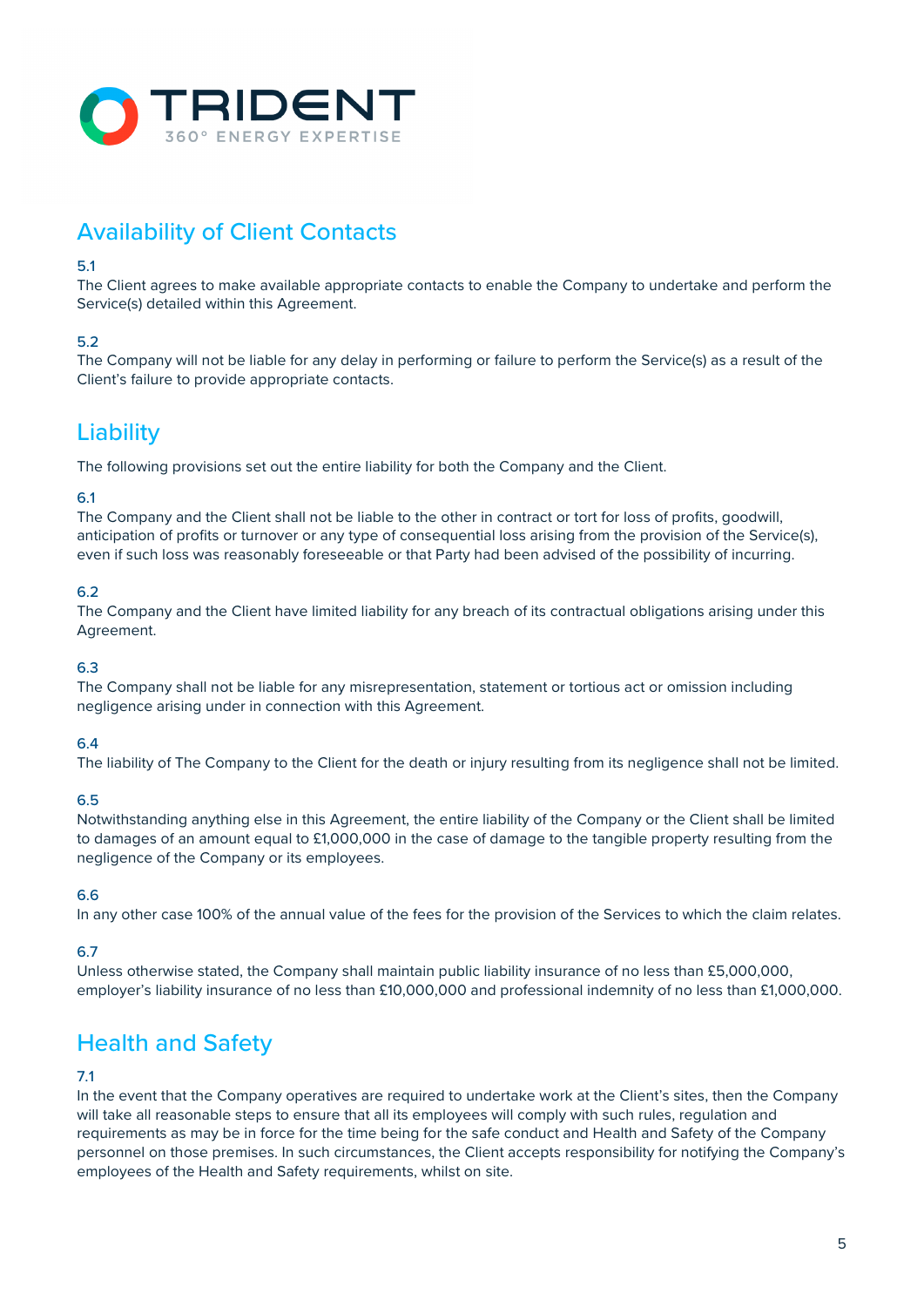

# **Confidentiality**

### 8.1

During the term of this Agreement it is inevitable that the Client and the Company will acquire knowledge and information concerning each other's operations which is of a confidential and/or commercially sensitive nature. Both Parties agree that such information shall be maintained as confidential and shall be disclosed only to those employees for whom such knowledge is essential.

### 8.2

In respect of carrying out their responsibilities under this Agreement, that such persons shall be made aware of their responsibilities under this Clause, and that such information shall not be used under any circumstances for any purpose other than the performance of this Agreement.

### 8.3

From time to time the Company may utilise the Client's name and recognised logo within its marketing literature and/or web presence subject to agreement between the Parties.

## Intellectual Property Rights

### 9.1

All Intellectual Property Rights in the content of any creative work produced for the purposes of the provision of the Services, including all materials and all documentation prepared and or produced by the Company in connection with the provision of the Services, shall be owned absolutely by the Company. For the avoidance of doubt all data relating to the Service is the Client's and the Company shall provide the data in an acceptable format whenever asked by the Client.

# Service Specification and Variations

### 10.1

The Agreement including any Proposal and /or Service Offering contains the Deliverables to be provided, and no other Agreements have been made, in writing or verbally, express or implied, with respect to the Service(s) by the Company, other than as set out in the Agreement.

### $10.2$

Any additional Services or Deliverables or variations to the Service Offering or Proposal Document must be specifically set out in writing and signed by both Parties to be valid and the Company reserves the right to amend the charges for any variations or alterations to the Service specification. Nothing in this Clause is intended to nullify other Agreements that may exist between the Company and the Client and any established arrangements shall continue separately unless specifically agreed otherwise.

# Staff Competency/Change of Staff

### 11.1

The Company will allocate staff, as appropriate, to the work to be undertaken and all staff will have appropriate skills and competence, relevant to each task to be performed for the provision of the Service(s).

### 11.2

The Company reserves the right to change such staff as needed to meet the operational requirements, always providing that the replacement shall be of an equivalent standard in terms of skill and competence.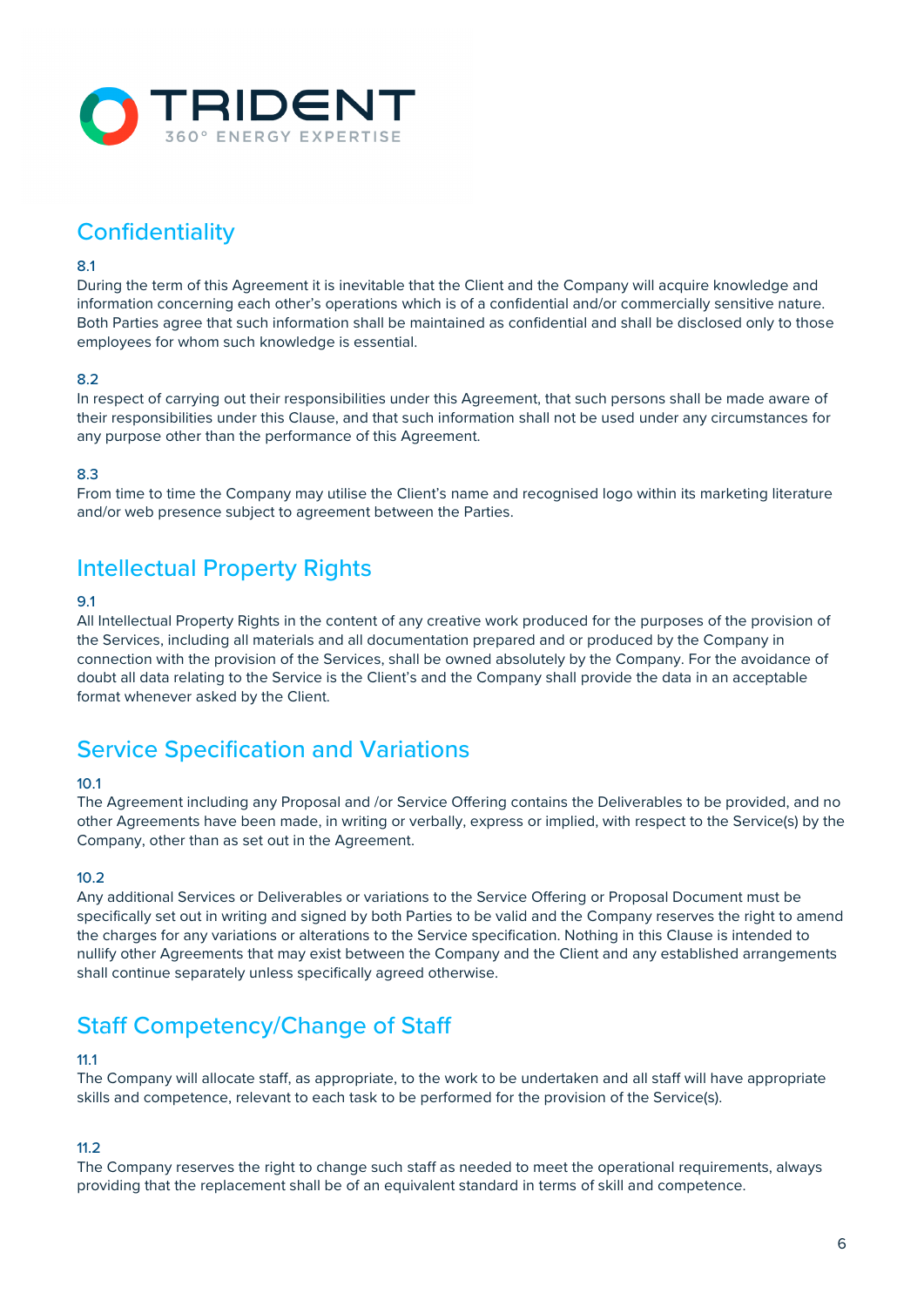

# Solicitation of Staff

### 12.1

Each Party agrees that throughout the duration of the Agreement, and for a period of six months after the expiry or termination of the Agreement that it will not, either directly or indirectly, seek to employ any staff of the other Party involved in the provision of the Services unless that Party provides prior written consent.

# Dispute Resolution

### 13.1

In the event of a dispute, or disagreement between the Parties, either Party may call a dispute resolution meeting of the Parties by service of not less than 10 days' written notice and each Party agrees to procure that a senior member of its staff shall attend all dispute resolution meetings in accordance with this Clause.

### 13.2

Those attending a dispute resolution meeting shall use their best endeavours to resolve disputes arising out of this Agreement. If any dispute referred to a meeting is not resolved at that meeting then either Party, by notice in writing to the other, may refer the dispute to the Managing Directors of the Parties who shall co-operate in good faith to resolve the dispute as amicably as possible within 14 days of service of such notice.

#### 13.3

No Party may commence any court proceedings in relation to any dispute arising out of this Agreement until it has attempted to settle the dispute provided that the right to issue proceedings is not prejudiced by a delay. Further, in the event of a Material Breach of the Agreement the dispute resolution shall not apply and instead Clause 2.2.1 of these Terms and Conditions will take precedence.

## Applicable Law

### 14.1

This Agreement shall be construed and enforced in accordance with the laws of England and Wales. The English Courts shall have exclusive jurisdiction to deal with any dispute that arises out of or in connection with this Agreement and the Services carried out under this Agreement.

### 14.2

The Parties will comply with all applicable laws and relevant legislation in force at the time of this Agreement, subject to the provisions in Clause 18.

### **Assignment**

#### 15.1

Neither Party shall transfer or assign its right or obligations under this Agreement without the prior written approval of the other Party, which approval shall not be unreasonable withheld.

### **Waiver**

### 16.1

Any delay or forbearance on the part of either Party in enforcing any term or condition right or remedy in respect of this Agreement shall not be deemed to be a waiver or any right or remedy whatsoever by that Party.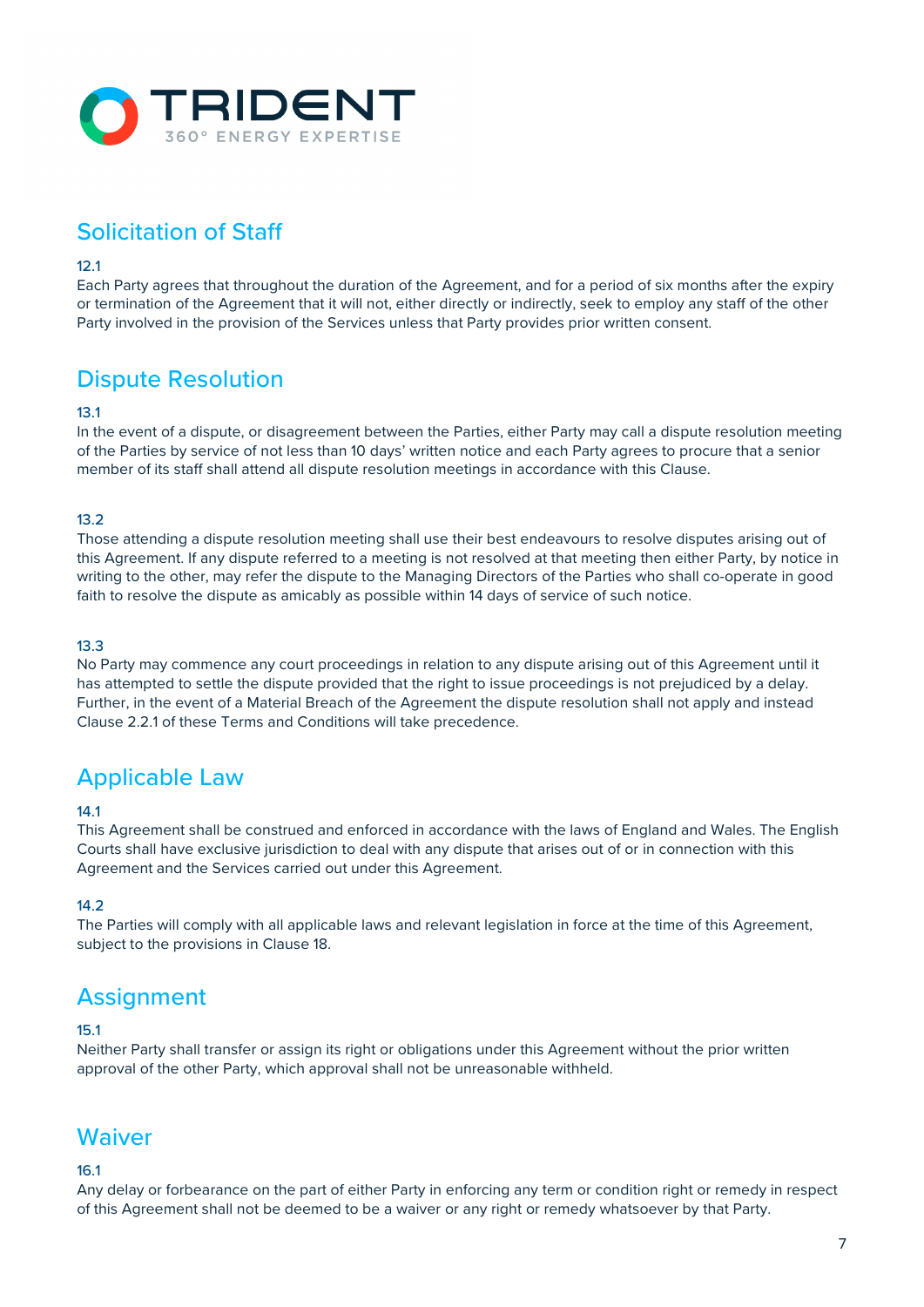

# **Notice**

### 17.1

Any notice required to be delivered under this Agreement shall be deemed given if left or sent in writing by recorded delivery post to the agreed addresses, or such other addresses as shall subsequently be notified in writing, and in the case of notification by post shall be deemed to have been received two days after posting. For the avoidance of doubt notices may also be sent by electronic means.

# Change in Law/Tax

### 18.1

In the event that this Agreement becomes unworkable as a result of any change in Law and or tax regime the Client and the Company agree to meet and use all reasonable endeavours to find a practical way forward which is of mutual benefit.

### Data Protection & GDPR

### 19.1

The Company confirms that it will comply with the requirements of the Data Protection Act 2018 and relevant updates as may be necessary during the performance of the Agreement between the Parties.

### 19.2

The Company confirms that it will comply with the requirements of the General Data Protection Requirements (GDPR) as may be necessary during the performance of the Agreement between the Parties.

### Force Majeure

#### $20.1$

Neither the Client nor the Company shall be liable for any expense, loss or damage resulting from delay or prevention of performance of the contract that is caused by fires, flood, Acts of God, riots, thefts, power supply failures, strikes, accidents or any other cause whatsoever beyond their reasonable control.

## Entire Agreement

### 21.1

These Terms and Conditions and any associated Service Offering or Proposal Document contain all the general terms agreed by the Parties relating to the subject matter of the Agreement and supersedes any and all prior unwritten understandings or arrangements or Agreements between them, but does not affect any continuing written Agreement entered into between the Parties, which written Agreements shall unless expressly terminated or varied in writing, continue in accordance with their terms.

### 21.2

Save in the case of fraud, no presentation, undertaking or promise shall be taken to have been given or implied from anything said or written in negotiations between the Parties prior to this Agreement except as set out in this Agreement.

### 21.3

Additional contractual arrangements are only applicable where made in writing and incorporated into a legally binding Agreement signed by both Parties.